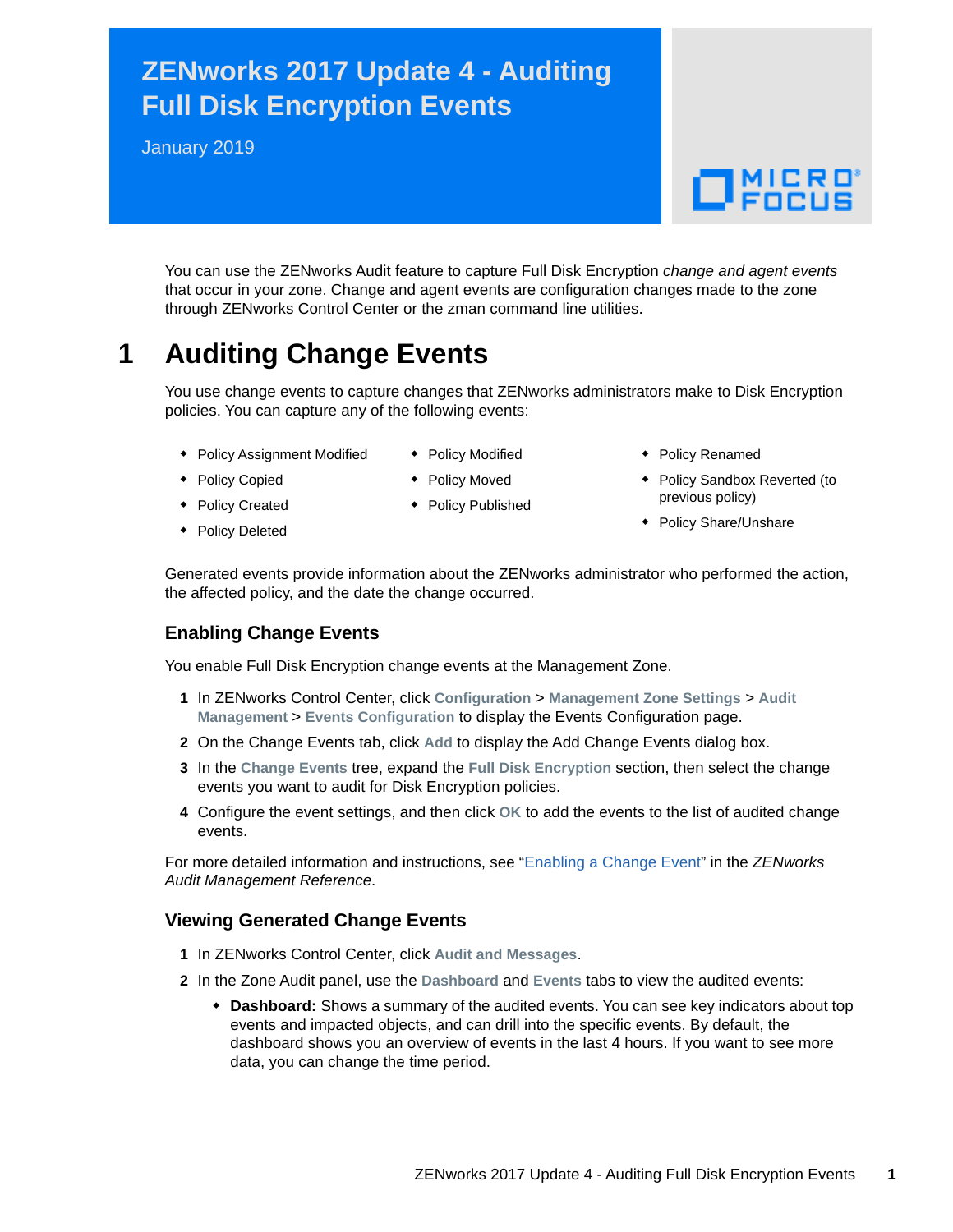**Events:** Shows the change and agent events being audited and the generated events. You can click a generated event to see its details. By default, the list shows the events generated in the last 4 hours. If you want to see more data, you can change the time period.

For more detailed information and instructions, see ["Viewing a Generated Change Event](https://www.novell.com/documentation/zenworks2017/pdfdoc/zen_audit_management/zen_audit_management.pdf#b16qs25l)" in the *ZENworks Audit Management Reference*.

## **2 Auditing Agent Events**

You use agent events to capture when device volumes are encrypted or decrypted on devices that have a Disk Encryption policy applied. You can capture any of the following events:

- Volume Encryption Started
- Volume Encrypted
- Volume Decryption Started
- Volume Decrypted

#### **Enabling Agent Events**

You enable Full Disk Encryption agent events at the Management Zone.

- **1** In ZENworks Control Center, click **Configuration** > **Management Zone Settings** > **Audit Management** > **Events Configuration** to display the Events Configuration page.
- **2** On the Agent Events tab, click **Add** to display the Add Agent Events dialog box.
- **3** In the **Agent Events** tree, expand the **Full Disk Encryption** section, then select the agent events you want to audit for Disk Encryption policies.
- **4** Configure the event settings, and then click **OK** to add the events to the list of audited agent events.

#### **Viewing Generated Agent Events**

- **1** In ZENworks Control Center, click **Audit and Messages**.
- **2** In the Zone Audit panel, use the **Dashboard** and **Events** panels to view the audited events:
	- **Dashboard:** Shows a summary of the audited events. You can see key indicators about top events and impacted objects, and can drill into the specific events. By default, the dashboard shows you an overview of events in the last 4 hours. If you want to see more data, you can change the time period.
	- **Events:** Shows the change and agent events being audited and the generated events. You can click a generated event to see its details. By default, the list shows the events generated in the last 4 hours. If you want to see more data, you can change the time period.

For more detailed information and instructions, see ["Viewing a Generated Change Event](https://www.novell.com/documentation/zenworks2017/pdfdoc/zen_audit_management/zen_audit_management.pdf#b16qs25l)" in the *ZENworks Audit Management Reference*.

### **3 Legal Notice**

For information about legal notices, trademarks, disclaimers, warranties, export and other use restrictions, U.S. Government rights, patent policy, and FIPS compliance, see [https://](https://www.novell.com/company/legal/) [www.novell.com/company/legal/.](https://www.novell.com/company/legal/)

**© Copyright 2008 - 2019 Micro Focus or one of its affiliates.**